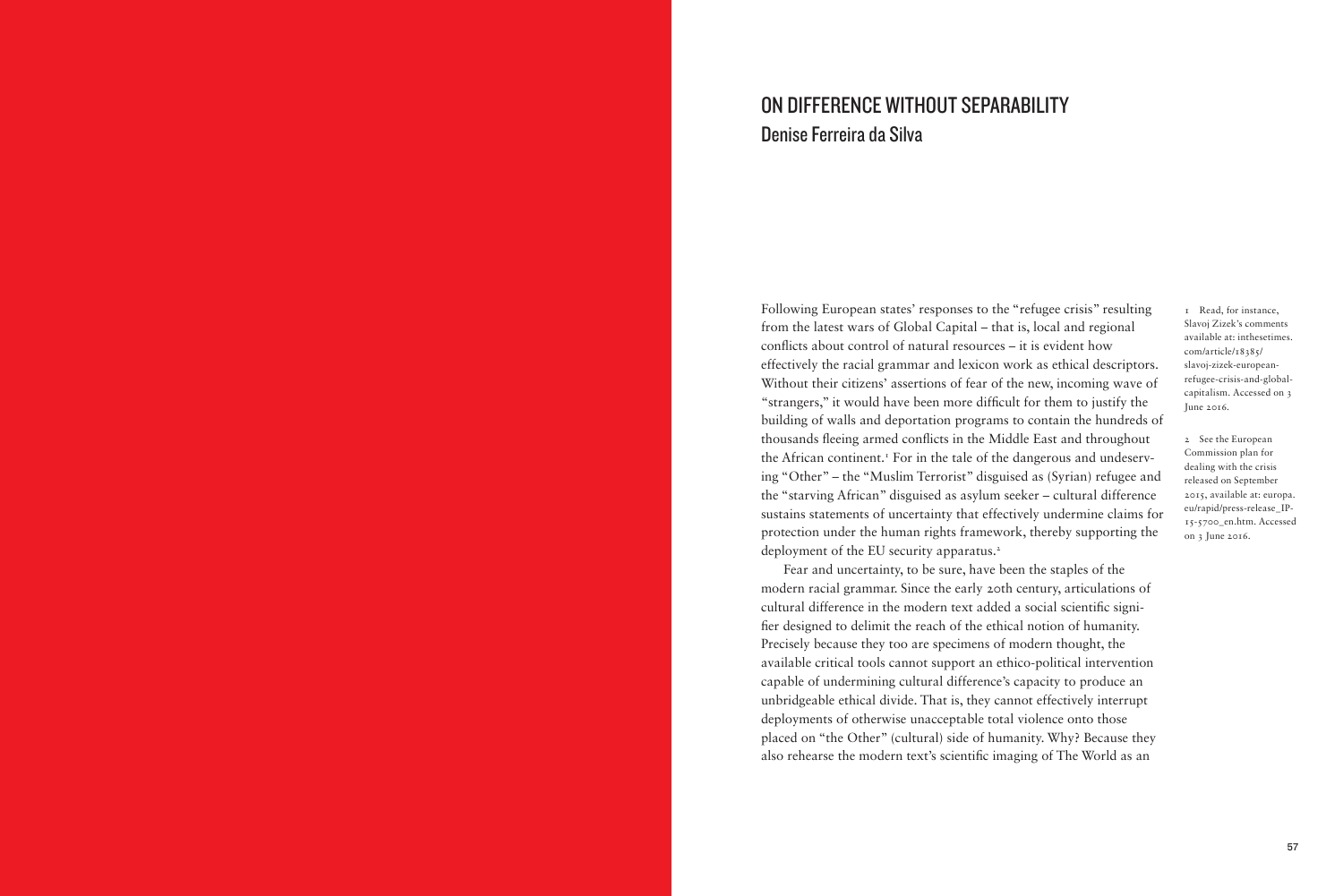3 This is inspired by Leibniz's notion of the plenum. See, for instance, G.W. F. Leibniz, *Discourse on Metaphysics and Other Essays*. Indianapolis: Hackett, 1991.

ordered whole composed of separate parts relating through the mediation of constant units of measurement and/or a limiting violent force. When deployed for thinking about the social, this imaging renders sociality as being contingent upon the inhabiting of the same (juridical, spatial, or temporal) parts.

An ethico-political program that does not reproduce the violence of modern thought requires re-thinking sociality from without the modern text. Because only the end of the world as we *know* it, I am convinced, can dissolve cultural differences' production of human collectives as "strangers" with fxed and irreconcilable moral attributes. This requires that we release thinking from the grip of certainty and embrace the imagination's power to create with unclear and confused, or uncertain impressions, which Kant (1724-1804) postulated are inferior to what is produced by the formal tools of the Understanding. A fguring of The World nourished by the imagination would inspire us to rethink sociality without the abstract fxities produced by the Understanding and the partial and total violence they authorize – against humanity's cultural (non-white/non-European) and physical (more-than-human) "Others."

## THE THINKING OF THE WORLD

After breaking through the glassy, formal fxed walls of the Understanding, released from the grip of certainty, the imagination may wonder about reassembling the fundamental components of everything to refgure the World as a complex whole without order. Let me consider a possibility: What if, instead of The Ordered World, we could image The World as a Plenum, an infinite composition<sup>3</sup> in which each existant's singularity is contingent upon its becoming one possible expression of all the other existants, with which it is entangled beyond space and time. For decades now, experiments in particle physics have astonished scientists and laypeople with fndings that suggest that the fundamental components of everything, every thing, could be just such, namely the virtual's (subatomic particles) becoming actual (in space-time), which is also a recomposition of everything

else.<sup>4</sup> For decades now, the counter-intuitive results of experiments in particle physics have been yielding descriptions of the World with features – *uncertainty*<sup>5</sup> and *non-locality*<sup>6</sup> – that violate the parameters of certainty. Experiments that, I propose, invite us to image the social without the Understanding's deadly distinctions and lethal (re)ordering devices.

What is at stake? What will have to be relinquished for us to unleash the imagination's radical creative capacity and draw from it what is needed for the task of thinking The World otherwise? Nothing short of a radical shift in how we approach matter and form. Early Natural Philosophy (Galileo, 1564-1642 and Descartes, 1596-1650) and Classical Physics (Newton, 1643-1727) have inherited the Ancient view of matter – in the notion of body which comprehends it in abstract notions, such as solidity, extension, weight, gravity, and motion in space, in time, which are said to be present in thought. In any event, the claim that the human mind could know the properties of the bodies with certainty, without the mediation of the divine ruler and author of the Book of Nature, would rely on two departures from Scholastic philosophy: first, the  $17<sup>th</sup>$  century philosophers who called themselves "modern" devised a knowledge program that was concerned with what they called the "secondary (efficient) causes" of motion, which cause change in the appearance of things in nature, and not with the "primary (fnal) causes" of things, or the purpose (end) of their existence; second, instead of relying on Aristotle's (384-322 a.C) logical necessity for the assurance of the correctness of their findings, philosophers such as Galileo relied on the necessity characteristic of mathematics, more precisely, on geometrical demonstration as the basis for certainty. Unquestionably, these philosophers inherited earlier writings of Man's exceptionality – his soul, free will, capacity for reasoning, etc. What Descartes introduced in the 17th century is a separation of mind and body in which the human mind, due to its formal nature, also acquires the power to determine the truth about the human body as well as anything that shares its formal attributes, like solidity, extension, and weight.

 This separation is precisely what is consolidated in Kant's modeling of his philosophical system after Newton's program, particularly

4 The actual (atomic and supra-atomic level) and the virtual (subatomic) refer to different material moments – atomic and supra-atomic and subatomic, respectively – of everything that exists.

5 Heisenberg's *uncertainty* principle accounts for experiments that violate the view that measurements of property correspond to events in reality, which cannot be altered by human intervention; see Werner Heisenberg, *Physics and Philosophy*. Amherst: Prometheus Books, 1999

6 The principle of nonlocality refers to measurements of a property of a particle (such as position) that instantaneously provide the measurement of a related property (such as momentum) of another particle regardless of the distance between the two; see Robert Nadeau and Menas Kafatos, *The Non-Local Universe*. Oxford: Oxford University Press, 1999.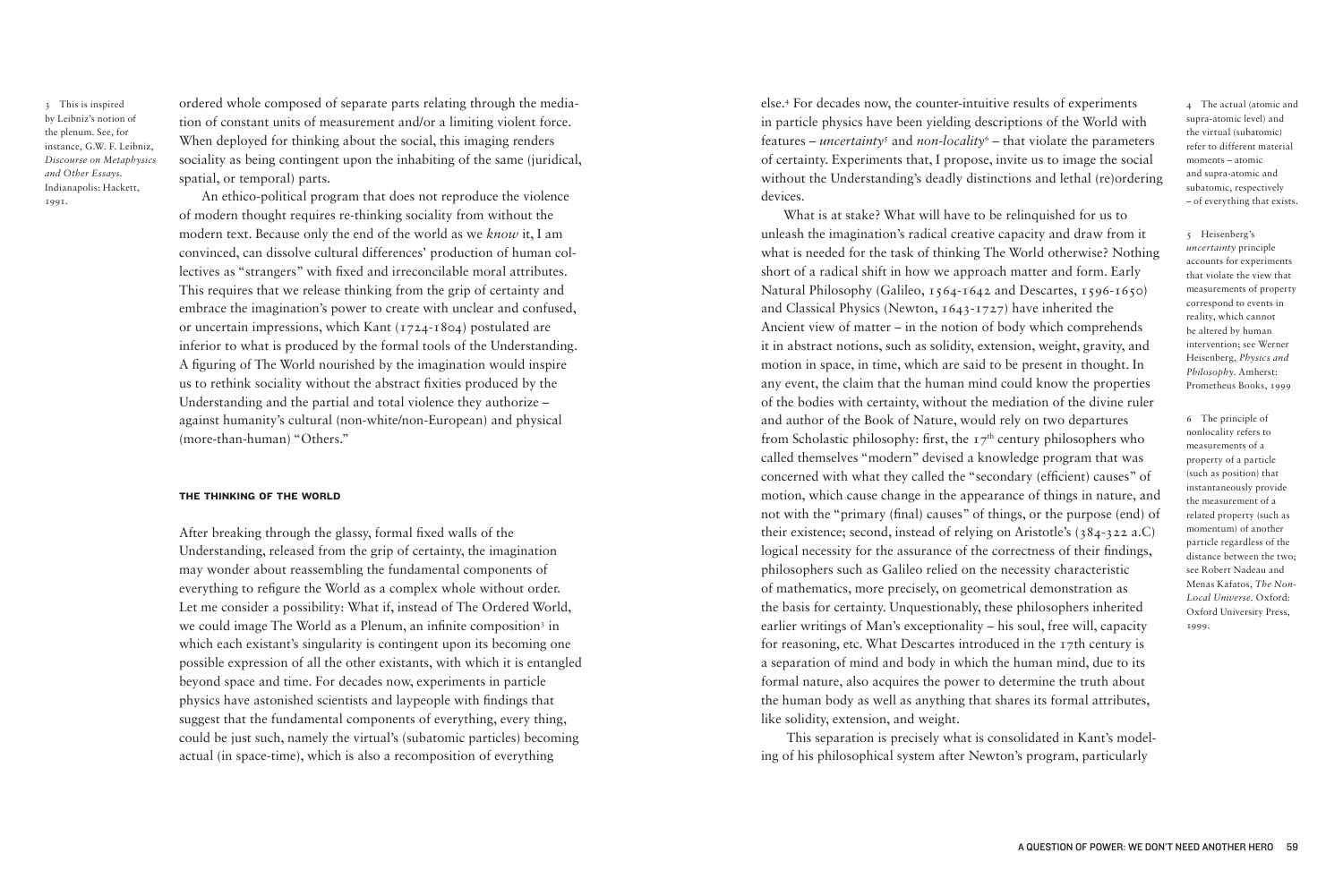7 See Immanuel Kant, *Critique of Pure Reason*. Cambridge: Cambridge University Press, 1998.

the idea that knowledge consists in the identifcation of the limiting forces, or laws that determine what happens to observed things and events (phenomena).<sup>7</sup> Kant's accomplishment, which was the design of a system that relied primarily on the determining powers of reason and not on a divine creator, troubled his contemporaries, who saw the possibility that formal determination would also become a descriptor of human conditions, constituting a deadly threat to the ideal of human freedom. Yet, two interrelated elements of the Kantian program continue to infuence contemporary epistemological and ethical projects: (a) *separability*, that is, the view that all that can be known about the things of the world is what is gathered by the forms (space and time) of the intuition and the categories of the Understanding (quantity, quality, relation, modality) – everything else about them remains inaccessible and irrelevant to knowledge; and consequently (b) *determinacy*, the view that knowledge results from the Understanding's ability to produce formal constructs, which it can use to determine (i.e. decide) the true nature of the sense impressions gathered by the forms of intuition.

A few decades after the publication of Kant's major works, Hegel  $(1777-1831)$  addresses this threat to freedom with a philosophical system that inverts the Kantian program with a dialectical method that accomplishes two things: (a) a notion of *actualization*, which presents body and mind, space and time, Nature and Reason, as two manifestations of the same entity, namely Spirit, or Reason as Freedom and (b) the notion of *sequentiality,* which describes Spirit as movement in time, a process of self-development, and describes History as the trajectory of Spirit. With these moves, he introduces a temporal fguring of cultural difference as the actualization of Spirit's different moments of development and postulates that post-Enlightenment European social confgurations represented the fullest development of Spirit.

## THE THINKING OF CULTURAL DIFFERENCE

Ever since the post-Enlightenment consolidation of the Kantian program, physics has provided models for scientifc studies of human con-

ditions – a task facilitated by Hegel's account of time as the productive force and theater of knowledge and morality. Unfortunately, however, these models have been successful precisely because of how these writings on the human as a social thing rely on the same departures from Medieval philosophy that supported modern philosophers' claim of knowledge with certainty, namely, effcient causes and mathematical demonstration, which ground the modern text. The racial grammar activated in reactions to the flow of refugees to Europe is but an iteration of the modern text. Not only does it carry over into the claim of certainty, its claims of truth rest on the same pillars – namely *separability, determinacy*, and *sequentiality* – modern philosophers have assembled to support their knowledge program.

When one looks closely at the racial grammar, it is possible to identify two discrete moments. First, George Cuvier's (1769-1832) initial framing of the science of life, even if modeled after Newton's Natural Philosophy, still relied on the descriptive mode of early Natural History, and introduced Life as both the efficient and fnal cause of living things. Later, in the 19th century, after Darwin (1809-1882) released his descriptions of living Nature, in which differentiation emerges as the result of rational principle, an efficient cause, which operates in time through force, namely Natural Selection, or as the result of a struggle for existence, the science of life would guide a program for the knowledge of human existence, namely 19th century anthropology, or the science of man. In addition to external traits, which were used in Natural History's mapping of Nature, the self-named scientists of man developed their own formal tools, mathematical tools such as the facial index for measuring human bodies, which became the basis for the description and classifcation of human mental attributes, both moral and intellectual, on a scale said to register their degree of cultural development.

Second, in the 20th century, not surprisingly, the physicist-turned anthropologist Franz Boas (1858-1942) performs a major shift in the knowledge of the human condition with the claim that social, rather than biological aspects account for the variation of mental (moral and intellectual) contents. With this he assembles a notion of cultural difference, which has both a temporal and a spatial aspect. According to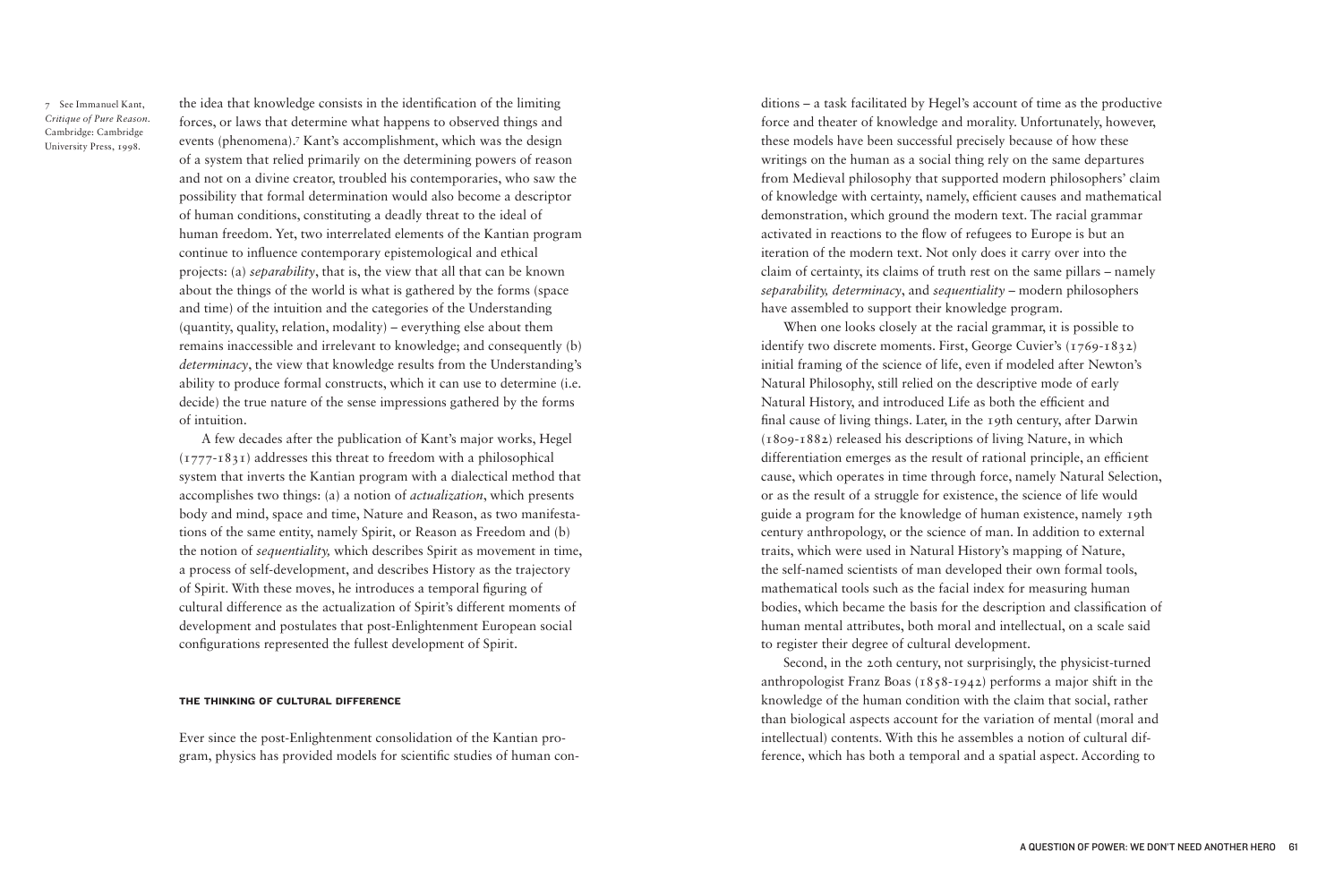8 Alfred Kroeber. *Anthropology*. New York: Harcourt and Brace, 1948, p1.

9 See, for instance, Michel Foucault, *Discipline and Punish*. New York: Vintage Books, 1977.

10 Today's New Materialists also draw from insights from particle physics, see Diana Coole and Samantha Frost, *New Materialisms: Ontology, Agency, Politics*. Durham: Duke University Press, 2010.

Boas, the study of mental contents should address the cultural "forms," or "patterns of thought" which emerged in the early moments of a collective's existence and were expressed in its members' beliefs and practices. Emerging and consolidating in time, he argues, cultural, not physical "forms" account for noticeable mental (moral and intellectual) differences. The anthropological school his work inaugurated, namely cultural anthropology, marked a methodological shift, that is, a departure from ethnocentric views of human difference, which resonates with a major shift in physics, namely Einstein's principle of relativity. For Kroeber, Boas' student,

From that, they commenced to envisage it as a totality, as no historian of one period or of a single people was likely to do, nor any analyst of his own type of civilization alone. They became aware of culture as a "universe," or vast field in which we of today and our own civilization occupy only one place of many. The result was a widening of a fundamental point of view, a departure from unconscious ethnocentricity toward relativity.<sup>8</sup>

In the second half of the century, in the mid-1970s, we fnd particle physics, in the work of the French philosopher Michel Foucault, opening new venues for critical thinking. For instance, Foucault establishes a distinction between a mode of operation of juridico-political power that resembles the events involving larger bodies as expressed in Newton's laws of motion and what he called the microphysics of power, which work primarily through language, or discourse, and institutions.<sup>9</sup> This second view describes power/knowledge as productive of its subjects and objects, and operating at the level of desire – much like experiments in quantum mechanics, which inspired Heisenberg's uncertainty principle, show how the apparatus determines the attributes of the particles under observation.

For centuries, as these examples indicate, developments in postclassical physics, relativity and quantum mechanics, have been crucial in the development of theoretical and methodological approaches to the study of economic, juridical, ethical and political issues, which both produced and rehearsed human difference.<sup>10</sup> Unfortunately, however, they have not yet inspired imagings of difference without

*separability*, whether spatio-temporal, as in Boas' cultural collectives, or formal, as in Foucault's discursively produced subject. Not surprisingly, they have further reinforced the idea of culture and the mental contents to which it refers as expressing a fundamental separation between human collectives, in terms of nationality, ethnicity and social (gender, sexual, racial) identity.

## THE ENTANGLED WORLD

Following the recent European responses to the "refugee crisis," we fnd how cultural difference describes a global present mired in fear and uncertainty: Ethnic identity does this by means of statements that name the threatening "Other," that is, those seeking refuge in Europe from wars in the Middle East, political unrest in East and North Africa, and conficts fuelled by the exploitation of natural resources in West Africa. Meanwhile, in Brazil, it manifests itself by those attempting to impeach President Dilma Rousseff by unleashing moral attacks on those who recently had their rights recognized on the basis of their social (gender, sexual, racial, and religious) identity. In both cases, cultural difference sustains a moral discourse, which rests on the principle of *separability*. This principle considers the social as a whole constituted of formally separate parts. Each of these parts constitutes a social form, as well as geographically-historically separate units, and, as such, stands differentially before the ethical notion of humanity, which is identifed with the particularities of white European collectives.

What if, instead of the Ordered World, we imaged each existant (human and more-than-human) not as separate forms relating through the mediation of forces, but rather as singular expressions of each and every other existant as well as of the entangled whole in/ as which they exist? What if, instead of looking to particle physics for models of devising more scientifc or critical analysis of the social we turned to its most disturbing fndings – such as nonlocality (as an epistemological principle) and virtuality (as an ontological descriptor) – as poetical descriptors, that is, as indicators of the impossibility of comprehending existence with the thinking tools that